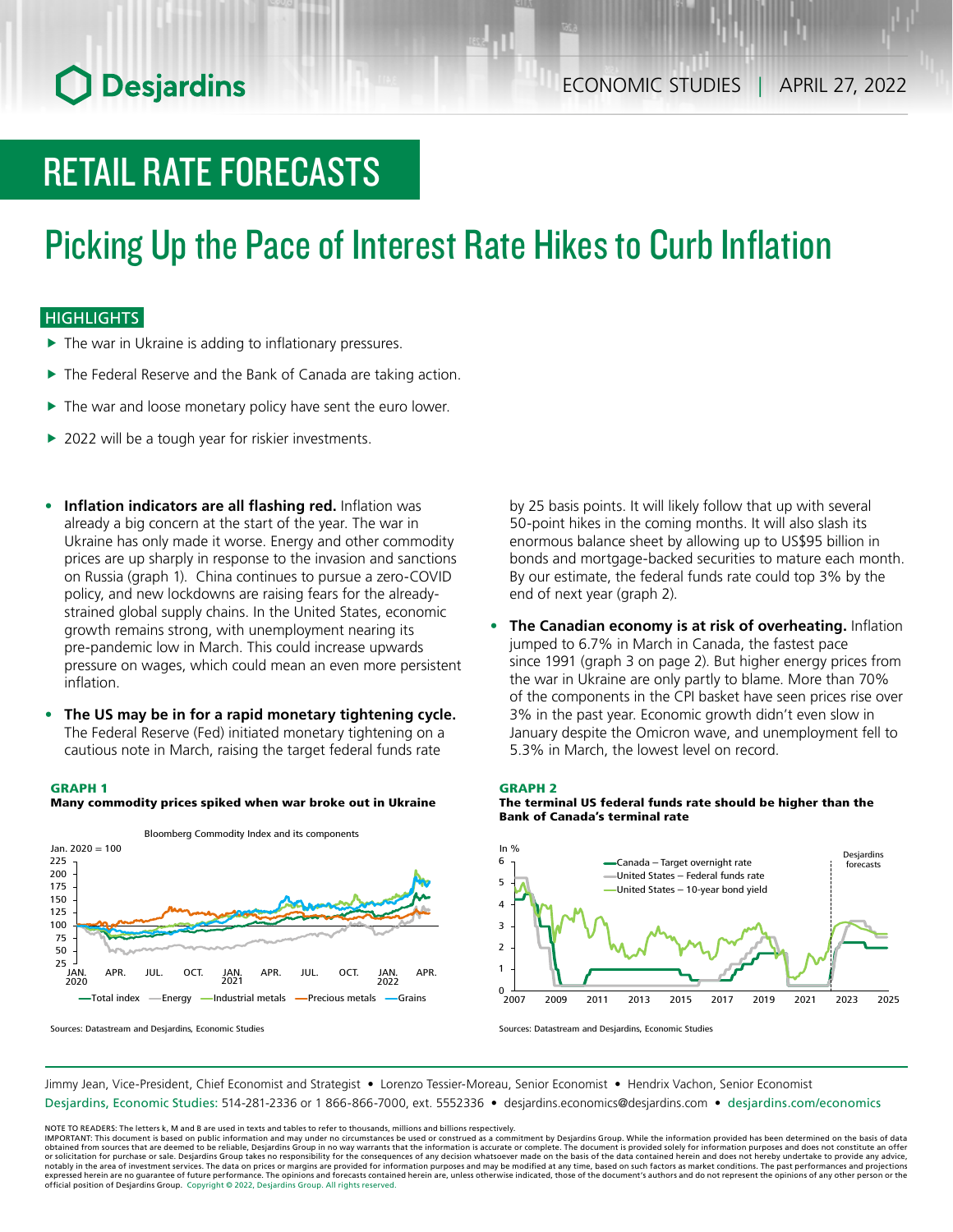## **Desjardins**

#### GRAPH 3

Inflation is spinning out of control in Canada



Sources: Statistics Canada and Desjardins, Economic Studies

**• The Bank of Canada (BoC) is caught between a rock and a hard place.** After an initial 25-point rate increase in March and a 50‑point hike in April, the BoC's key rate is already at 1%. The bank also began quantitative tightening, allowing maturing bonds to roll off its balance sheet. The BoC is ahead of the Fed, but that doesn't mean it should tighten monetary policy more aggressively. On the contrary, it should be more cautious given how sensitive the Canadian housing sector is

*DISCOUNT* 

to interest rate increases. Look for the BoC to rapidly raise the key rate in the coming year but keep it below 2.5%.

**• Consumers are already feeling the effects of interest rate hikes.** Bond yields are up sharply since the start of the year, and fixed mortgage rates have risen almost in lock step. At the end of 2021, the average rate on fixed mortgages with terms of 5‑year or more was 2.5%. Today, we estimate it's over 4%. Variable rates are also creeping up and will continue to rise as the BoC's policy rate increases. But there's good news for those looking for safer investments: returns on term deposits are looking a lot better now.

### TABLE 1

### *Forecasts: Retail rate*

|                                | <b>DISCOUNT</b><br><b>RATE</b> | <b>PRIME RATE</b> | <b>MORTGAGE RATE</b> |               |               | <b>TERM SAVINGS<sup>1</sup></b> |               |               |
|--------------------------------|--------------------------------|-------------------|----------------------|---------------|---------------|---------------------------------|---------------|---------------|
| IN $%$                         |                                |                   | 1 year               | 3 years       | 5 years       | 1 year                          | 3 years       | 5 years       |
| <b>Realized</b> (end of month) |                                |                   |                      |               |               |                                 |               |               |
| October 2021                   | 0.50                           | 2.45              | 2.79                 | 3.49          | 4.74          | 0.40                            | 0.70          | 1.10          |
| November 2021                  | 0.50                           | 2.45              | 2.79                 | 3.49          | 4.74          | 0.40                            | 0.70          | 1.10          |
| December 2021                  | 0.50                           | 2.45              | 2.79                 | 3.49          | 4.74          | 0.40                            | 0.90          | 1.30          |
| January 2022                   | 0.50                           | 2.45              | 2.79                 | 3.49          | 4.74          | 0.40                            | 1.15          | 1.50          |
| February 2022                  | 0.50                           | 2.45              | 2.89                 | 3.49          | 4.79          | 0.50                            | 1.30          | 1.70          |
| March 2022                     | 0.75                           | 2.70              | 2.99                 | 3.69          | 4.99          | 0.90                            | 1.75          | 2.25          |
| April 27, 2022                 | 1.25                           | 3.20              | 3.24                 | 3.89          | 4.99          | 1.25                            | 2.25          | 3.00          |
| <b>Forecasts</b>               |                                |                   |                      |               |               |                                 |               |               |
| <b>End of quarter</b>          |                                |                   |                      |               |               |                                 |               |               |
| 2022: Q2                       | $1.50 - 2.00$                  | $3.45 - 3.95$     | $3.05 - 4.15$        | $3.90 - 5.00$ | $5.20 - 6.30$ | $0.90 - 1.80$                   | $1.70 - 2.60$ | $2.10 - 3.00$ |
| 2022: Q3                       | $1.75 - 2.75$                  | 3.70-4.70         | $3.40 - 4.80$        | $4.15 - 5.55$ | $5.35 - 6.75$ | $1.05 - 2.25$                   | $1.75 - 2.95$ | $2.00 - 3.20$ |
| 2022: Q4                       | $1.75 - 3.00$                  | $3.70 - 4.95$     | $3.50 - 5.20$        | $4.25 - 5.95$ | $5.30 - 7.00$ | $1.10 - 2.80$                   | $1.60 - 3.30$ | $1.85 - 3.55$ |
| 2023: Q1                       | $1.75 - 3.25$                  | $3.70 - 5.20$     | $3.50 - 5.35$        | $4.25 - 6.10$ | $5.30 - 7.15$ | $1.10 - 2.95$                   | $1.60 - 3.45$ | 1.85-3.70     |
| End of year                    |                                |                   |                      |               |               |                                 |               |               |
| 2023                           | $1.50 - 3.00$                  | $3.45 - 4.95$     | $3.35 - 5.25$        | $3.75 - 5.65$ | $4.85 - 6.75$ | $0.90 - 2.80$                   | $1.05 - 2.95$ | $1.20 - 3.10$ |
| 2024                           | $1.25 - 3.25$                  | $3.20 - 5.20$     | $2.95 - 5.35$        | $3.35 - 5.75$ | $4.45 - 6.85$ | $0.45 - 2.85$                   | $0.60 - 3.00$ | $0.75 - 3.15$ |
| 2025                           | $1.25 - 3.25$                  | $3.20 - 5.20$     | $2.95 - 5.35$        | $3.35 - 5.75$ | $4.45 - 6.85$ | $0.45 - 2.85$                   | $0.60 - 3.00$ | $0.75 - 3.15$ |

<sup>1</sup> Non-redeemable (annual); NOTE: Forecasts are represented using an asymmetric range reflecting the perceived probability of deviation from the base scenario. The mean of the range does not represent the forecast associated with the base scenario.

Source: Desjardins, Economic Studies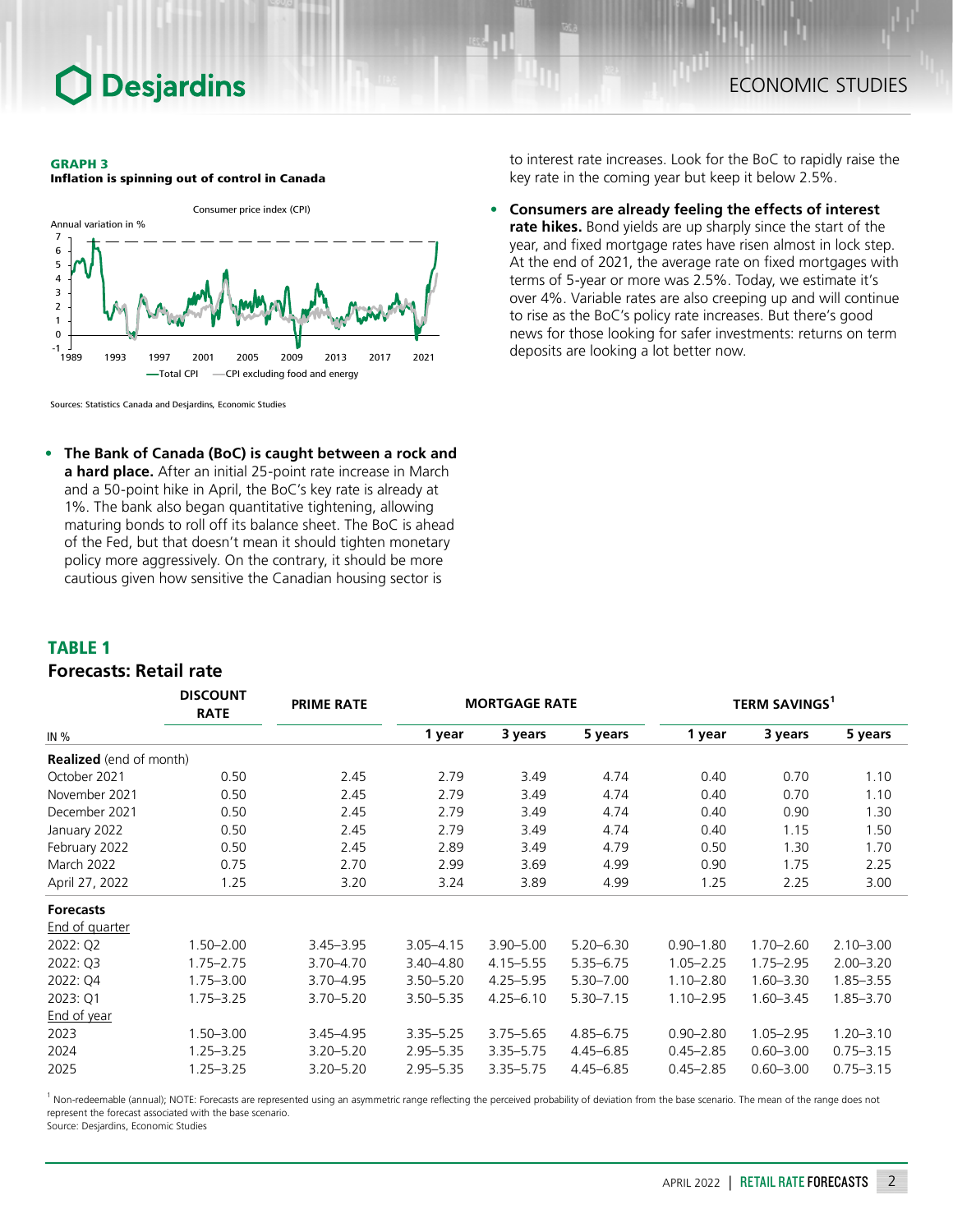## **O** Desjardins

## Exchange Rate

The War and Loose Monetary Policy Have Sent the Euro Lower

- The US dollar had a good April. The DXY index of the US dollar's effective exchange rate is at a two-year high (graph 4). The euro and the yen are just two of the major currencies struggling against the greenback. Loose monetary policy is hurting both. The Bank of Japan continues to make massive asset purchases to keep the 10‑year bond yield at 0.00%. Given the current climate, that's an increasingly difficult policy to maintain. The yen is down about 5% this month after a similar decline in March. The European Central Bank also continues to buy up assets. Given the recent surge in inflation, however, we could soon see the beginning of a monetary policy tightening, which could help the euro.
- Commodity prices were a bit more subdued in April, slowing the Canadian dollar's rise. The loonie even traded below US\$0.80 for much of April (graph 5). The biggest drag on the Canadian dollar is the widening US–Canada yield spread. But spreads have closed recently, strengthening temporarily the Canadian dollar somewhat—especially after Canada's higherthan-expected inflation numbers last week.
- **• Forecasts:** If commodity prices fall, most commodity currencies could have a rougher go of it over the coming quarters. The Canadian dollar would also struggle if the Federal Reserve raised key rates higher than Canada's. European currencies have a better long-term outlook provided the war in Ukraine ends.

#### GRAPH 4

The US dollar is back to its pre-pandemic peak



\* Based on a basket of currencies including the Canadian dollar, the euro, the pound, the yen, the Swiss franc and the Swedish krona. Sources: Datastream and Desjardins, Economic Studies

## GRAPH 5





Sources: Datastream and Desjardins, Economic Studies

| Impacts on the Canadian dollar | <b>Short-term</b> | Long-term |
|--------------------------------|-------------------|-----------|
| Risk aversion                  |                   |           |
| Commodity prices               |                   |           |
| Interest rate spreads          |                   |           |

## TABLE 2 *Forecasts: Currency*

| 2021                 |        |        | 2022   |        |        |        | 2023   |                  |        |        |
|----------------------|--------|--------|--------|--------|--------|--------|--------|------------------|--------|--------|
| <b>END OF PERIOD</b> | Q3     | Q4     | Q1     | Q2f    | Q3f    | Q4f    | Q1f    | Q <sub>2</sub> f | Q3f    | Q4f    |
| US\$/CAN\$           | 0.7886 | 0.7914 | 0.7999 | 0.8000 | 0.8000 | 0.7900 | 0.7800 | 0.7700           | 0.7600 | 0.7500 |
| CANS/USS             | .2680  | .2636  | 1.2501 | .2500  | 1.2500 | 1.2658 | 1.2821 | .2987            | 1.3158 | 1.3333 |
| CANS/E               | .4695  | 1.4370 | .3909  | .3750  | .4000  | 1.4557 | 1.5000 | 1.5325           | 1.5526 | 1.5733 |
| USS/E                | .1590  | 1.1372 | 1.1127 | .1000  | 1.1200 | 1.1500 | 1.1700 | .1800            | 1.1800 | 1.1800 |
| US\$/£               | .3484  | .3545  | .3167  | 1.3000 | .3200  | 1.3500 | 1.3700 | .3800            | 1.3900 | .3900  |

f: forecasts

Sources: Datastream and Desjardins, Economic Studies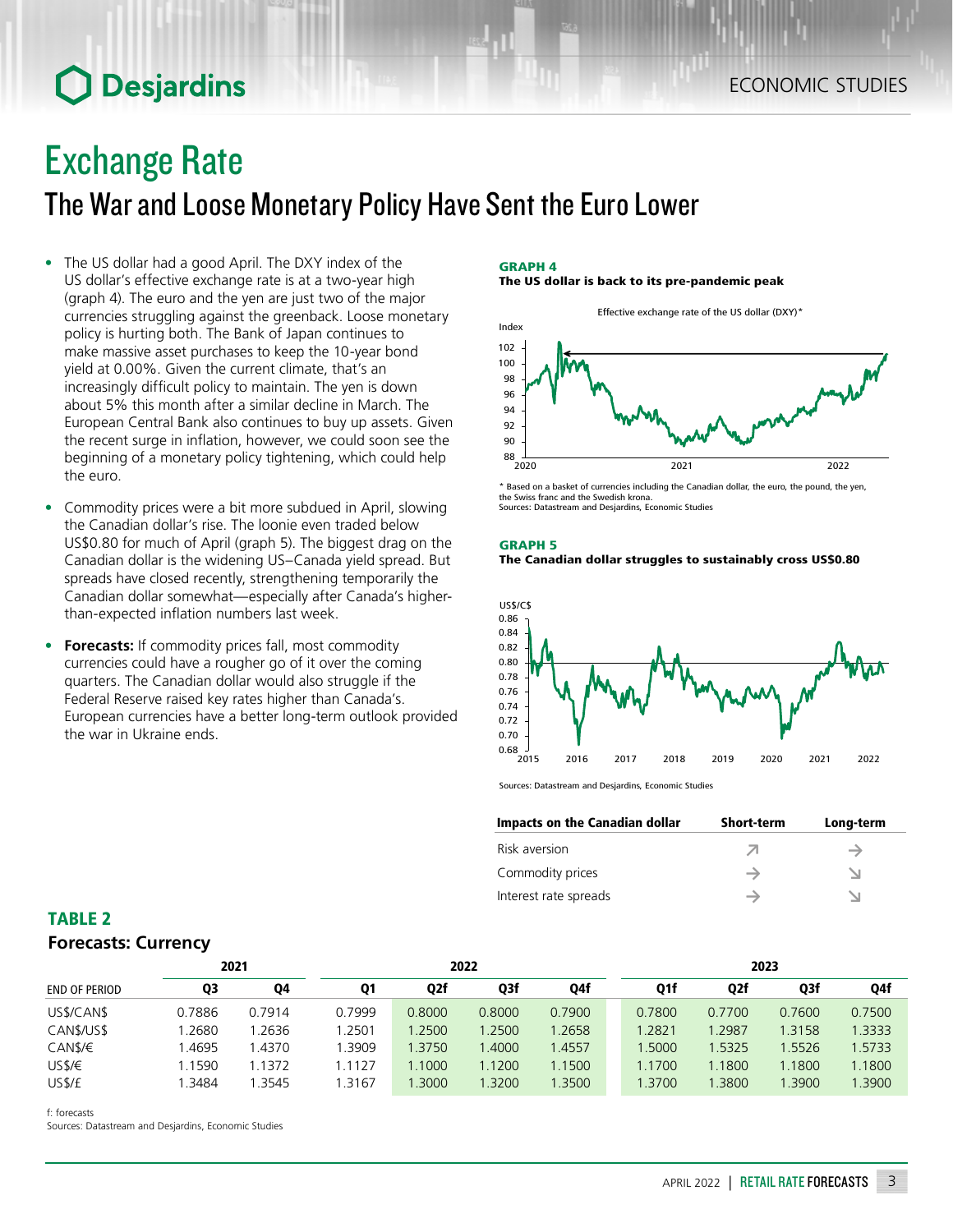# **O** Desjardins

## Asset Classes Return 2022 Will Be a Tough Year for Riskier Investments

- **• The year is off to a bad start for a number of asset classes.** Even before the war in Ukraine, North American stock markets were seeing more volatility. First, they fell on rapidly rising bond yields and rate hike expectations. Then the decline picked up speed in the run-up to the war in Ukraine. Investors tend to turn to bonds in times of uncertainty. There was a short lull in the bond market before prices fell again as interest rates continued to rise (graph 6).
- **• Stock market gains remain fragile despite a March rebound.** The volatility caused by the war in Ukraine momentarily dropped in March. The Russian offensive has largely stalled, forcing the Kremlin to limit its military objectives. But the war in Ukraine is having very tangible economic effects, especially on inflation. Central banks in Europe, Canada and the United States have also taken a tougher tone since the invasion started as they seek to keep inflation in check.
- **• Monetary tightening is the number one focus.** With inflation showing little sign of easing, investors are still skittish about bonds. The final level of interest rate required to bring inflation back to target remains hard to predict. The effects of the reduction of central banks' balance sheets should be more clear cut. As central banks retreat from bond markets, private investors will have to pick up the slack. The improving returns on bond markets should gradually incentivize investors to reallocate a larger share of their portfolio to this asset class.
- **• Earnings growth is likely to slow.** The average earnings of publicly traded companies are up dramatically over the past year (graph 7). However, the extraordinary economic growth we've seen during the post-pandemic recovery will give way to more moderate growth in 2022. Inflation will remain high, continuing to fuel corporate revenue growth, but price increases may be harder to pass on to consumers as real wages shrink. Higher interest rates will also increase the cost of borrowing for businesses. Even if we see another year of strong profit growth, high stock valuations could make the markets a risky bet, especially in the United States (graph 8).
- **• The Canadian stock market could fare better.** Unlike US markets, Canadian stock markets have performed relatively well since the start of the year (graph 9 on page 5). Furthermore, stock valuations on the S&P/TSX are starting at much more reasonable levels, making them less vulnerable to rising interest rates. However, the index is up mostly on higher commodity prices, and the commodity sector is expected to post smaller gains the rest of the year. We'll also be keeping an eye on the financial sector, which accounts for nearly 30%

#### GRAPH 6

Assets classes had a rough start to the year



Sources: Datastream and Desjardins, Economic Studies

GRAPH 7

#### Corporate earnings are well above pre-pandemic levels



Sources: Datastream and Desjardins, Economic Studies



#### Price-to-earnings ratios are at an unsustainable level in the United States

Average price-to-earnings ratios – Projected earnings for the next 12 months



Sources: Datastream and Desjardins, Economic Studies